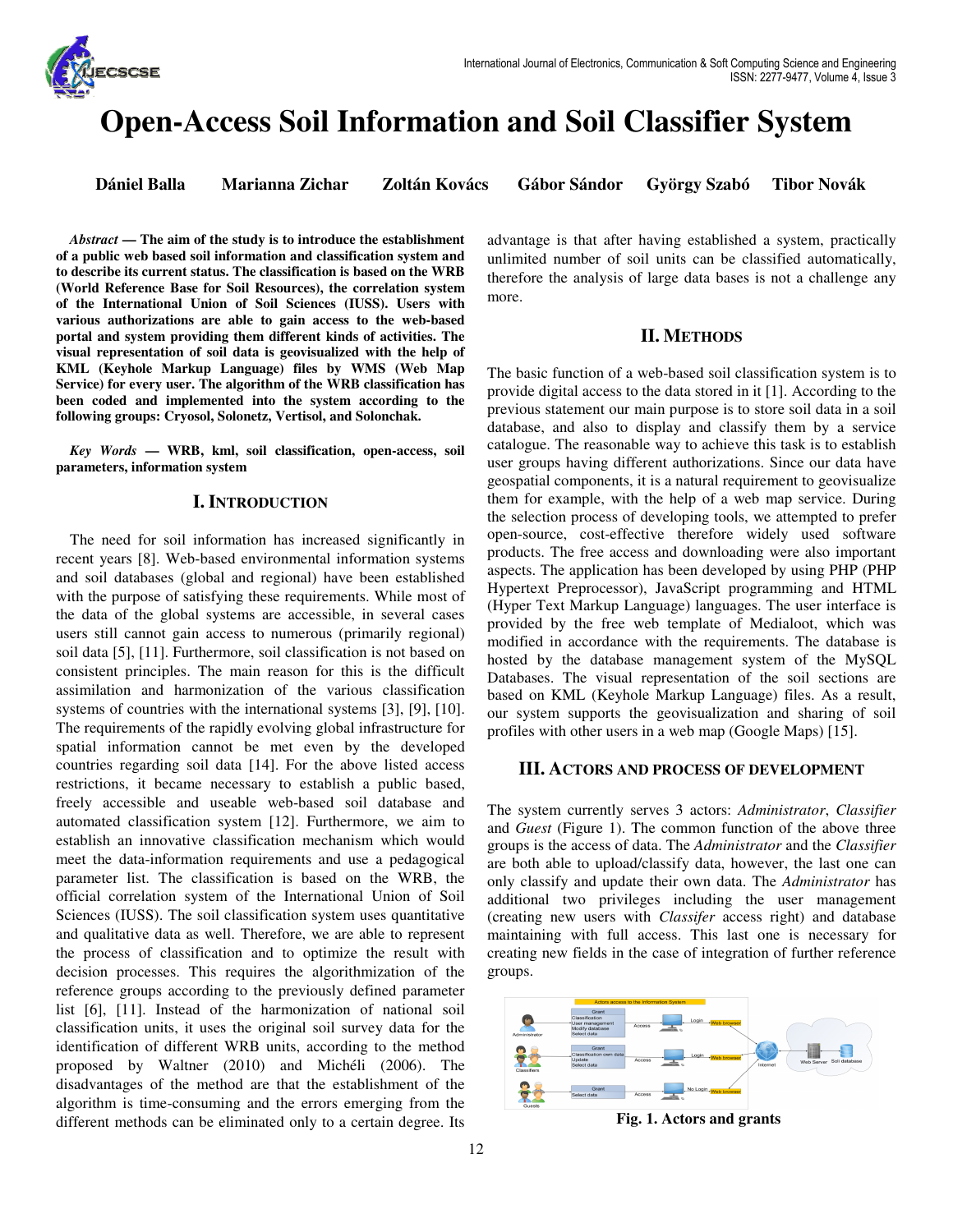

*The process of development* 

Step 1: Pseudocoding of the classification processes of WRB (main groups, diagnostic levels, soil materials, properties, soil parameters)

Step 2: Planning and building the soil database

Step 3: Establishing the user groups and authorizations

Step 4: Planning and devising the user interface (forms, functions, actors, design)

Step 5: Implementation of the classification algorithm into the information system

Step 6: Database management (insert data into the uploading interface, update)

Step 7: Testing

Step 8: Identification of further development aims

## **IV. PROCESS OF CLASSIFICATION**

For the identification of FAOs and different soil types, the system uses a three-level hierarchy. In the first level, the reference group has to be selected according to a (usually complex) criteria system (Figure 2). The evaluation of the conditions, based on the first reference group (Histosol), decides whether the soil sections could be classified among the given group or, if the conditions are not met, the next group will be tested. If the soil section does not meet the criteria of any of the reference groups, then it will be classified among the last Regosol group. After the identification of the appropriate reference group, in the next hierarchy level of the classification, the qualifiers applicable to the examined soil are chosen according to the properties associated with the group. The qualifiers are listed by reference groups in priority order. The range of qualifiers applicable to different soil groups is limited, since the occurrence of several properties can be excluded in certain soil groups in the first place, and using other properties are unnecessary because they are characteristic of every soil type. The list of the qualifiers applicable in different reference groups can be found in the tables containing the definitions of the reference groups. In each group so-called principal qualifiers and supplementary qualifiers can be determined. The principal qualifiers are indicated before the description of the reference group separated by hyphen, while the supplementary qualifiers are indicated after the description of the reference group in brackets, separated by comas.

The qualitative and quantitative parameters are required by the classification process [2], [4]. Parameters are determined during the field work; while the other ones are measured in the laboratory. We have to remark that the list of parameters cannot be considered definitive at the moment since only the Cryosol, Solonetz, Vertisol and Solonchak main groups have been involved into the algorithmization yet [7].



**Fig. 2. Process of classification** 

## **V. RESULTS AND DISCUSSION**

Based on the original concept, the beta version of a task-specific soil information system has been established, which is applicable in multipurpose digital soil mapping methods as well. The structure of the user interface is different depending on the current user type. The ones with Guest authorization are able to gain access to the information system via a web browser. All of the actors can browse the soil data and the geovisualized sections. The entire database (Figure 3) can be queried and displayed without logging in it. Every user with Classifier authorization has to be registered, when a user name and password are set for them. At this level the uploading of soil sections and automated WRB main group classification are allowed through a form (Figure 4). If a user would like to share his results, then the recorded data can be saved/updated expanding the point database. The spatial data and soil section databases can be uploaded independently of each other. Every uploaded and classified reference section and previously dedicated sampling place can be searched, reedited and replaced by cross-referencing the real-time spatial and the field data. In addition, this information allows the examination of spatial expansion, the reambulation of spatial data and the dedication of monitoring points based on the conclusion, if necessary. Therefore, a consistent data system is available for further research, which has a maximized data content, a unified methodology background and some metadata have been added as well.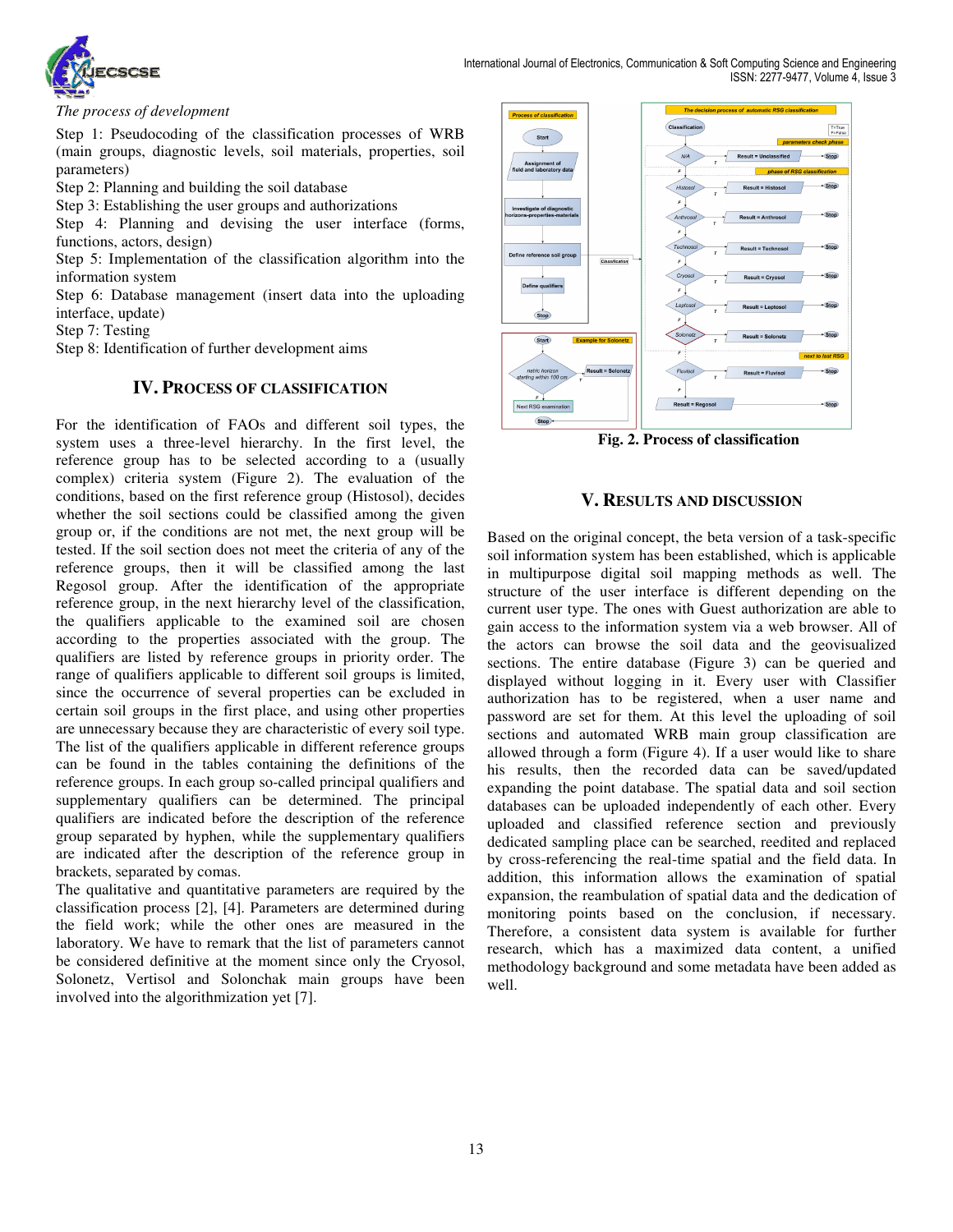

**Fig. 3. Map view of Guest Interface** 

|   | <b>Horizons</b>             | Color: when dry                                                    | Color: when moist |                       | <b>Primary constituents</b>      | Structure           |                          |  | <b>Cementation/Concretions</b> |                          |  |
|---|-----------------------------|--------------------------------------------------------------------|-------------------|-----------------------|----------------------------------|---------------------|--------------------------|--|--------------------------------|--------------------------|--|
|   |                             | Biological features Anthropogenic materials Basic laboratory tests |                   |                       |                                  |                     | Special laboratory tests |  |                                | <b>Diagnostic result</b> |  |
|   |                             | Simple ID                                                          |                   | <b>Start of depth</b> |                                  | <b>End of depth</b> |                          |  | <b>Genetic horizon</b>         |                          |  |
|   | B <sub>D</sub> 1            |                                                                    | 0                 |                       |                                  | 35                  |                          |  | Ap                             |                          |  |
|   | B <sub>D</sub> <sub>2</sub> |                                                                    | 35                |                       |                                  | 55                  |                          |  | <b>Btn</b>                     |                          |  |
| n | BD <sub>3</sub>             |                                                                    | 55                |                       |                                  | 80                  |                          |  | <b>Btnz</b>                    | ۰                        |  |
| ⋒ | BD4                         |                                                                    |                   | 80                    |                                  | 100                 |                          |  | Ck(k)                          | ۳.                       |  |
|   | <b>SOIL GROUP</b>           |                                                                    |                   |                       | <b>Diagnostic properties</b>     | Reset               | Add Horizon              |  | <b>Remove Horizon</b>          |                          |  |
|   |                             |                                                                    |                   |                       |                                  |                     |                          |  |                                |                          |  |
|   |                             | PREFIX QUALIFIERS                                                  |                   |                       | <b>WRB REFERENCE SOIL GROUPS</b> |                     | <b>SUFFIX QUALIFIERS</b> |  |                                |                          |  |
|   |                             |                                                                    |                   | Solonetz              | ۰                                |                     |                          |  |                                |                          |  |
|   |                             |                                                                    |                   |                       | <b>National Soil Class</b>       |                     |                          |  |                                |                          |  |
|   |                             |                                                                    |                   | Unknown               | $\pmb{\mathrm{v}}$               |                     |                          |  |                                |                          |  |
|   |                             |                                                                    |                   |                       |                                  |                     |                          |  |                                |                          |  |
|   | <b>Results</b>              |                                                                    |                   |                       |                                  |                     |                          |  |                                |                          |  |

**Fig. 4. Classification interface of SISCS** 

In 2010 Eberhardt and Waltner proposed an automatable methodology, which was different from the previous primarily correlation and harmonization based national systems. The main characteristics of the proposed method are that instead of the harmonization of the national soil classification units, it uses the original soil survey data for the identification of different WRB units. In order to achieve this, the necessary algorithms need to be established separately for each database with different methods. The disadvantages of the method are that the establishment of the algorithms is time-consuming and the errors emerging from the different methods can be eliminated only to a certain degree. Its advantage is that after having established a system practically unlimited number of soil units can be classified automatically, therefore making possible the analysis of larger data bases. In accordance with this, using the list of parameters proposed by the FAOs, it is possible to enter the WRB classification criteria by the best effort method and to pseudocode the main groups. Originally, the beta version of the system has been coded to the Cryosol, Solonetz Vertisol and Solonchak groups, however, due to the great data requirements of WRB, the algorithmization works are currently still in progress. The correlation system of the WRB, the parameter list of the FAO integrated into the SISCS (Soil Information and Soil Classifier System) makes the sampling and the classification purpose-directed and therefore making the field and laboratory work fast and effective. Relatively large areas can be (re)surveyed and characterized by the updated soil properties, which were defined in the revisited or replaced representative soil sections, the representativeness of which can be verified based on the SISCS as well. On the other hand, if a detailed soil survey is conducted in a given area and the collected data are thematically compatible with the SISCS, its result can also be integrated.

Reflecting to the needs of users, the established soil database and information portal is a continuously developing data warehouse. The pseudocoding and the implementation of the classification algorithms - expanding the database and the list of parameters are in progress.

In the future, we attempt to make the uploading of the sampling record available by tables for the offline application. Our further aim is to allow the users to query and display dynamically the most important field-laboratory results in the case of each section with diagrams. The system is currently being tested in the intranet network of the Centre of Earth Sciences at the University of Debrecen. From December 31, 2015 the system will be publicly accessible for the internet community at the website of university.

### **REFERENCES**

- [1] E. Dobos, and T. Hengl, "Soil Mapping Applications" in *Geomorphometry – Concepts, Software, Applications, Developments in Soil Science*, vol. 33, Ed. T. Hengl, H. I. Reuter, 2009, pp. 461-479.
- [2] R. Duffková, and H.Macurová, "Soil biological quantity and quality parameters of grasslands in various landscape zones", Plant Soil Environ., vol. 57, 2011, pp. 577-582.
- [3] E. Eberhardt, and I. Waltner, "Finding a way trough the maze WRB classification with descriptive data" in *Soil Solutions for a Changing World: proceedings of the 19th World Congress of Soil Science*, J. R. Gilkes and N. Prakongkep, Ed. Brisbane: International Union of Soil Sciences, 2010, pp. 5-8.
- [4] Food & Agriculture Org. of the United Nations. 2006. Guidelines for soil description, Fourth edition, Rome, FAO, pp. 1-109.
- [5] S. Grunwald, *Environmental soil-landscape modelling: geographic information technologies and pedometrics*, CRC Press, 2006, pp. 504.
- [6] C .W. van Huyssteen, E. Michéli, M. Fuchs, and I. Waltner, "Taxonomic distance between South African diagnostic horizons and the World Reference Base diagnostics", Catena, vol. 113, 2014, pp. 276-280.
- [7] IUSS Working Group WRB 2014. World Reference Base For Soil Resources 2014. International Soil Classification System For Naming Soils And Creating Legends For Soil Maps (3RD ED.). Rome: FAO, pp. 1-86.
- [8] D. King, J. Daroussin, and R. Tavernier, "Development of a soil geographic database from the Soil Map of the European Communities", Catena, vol. 21(1), 1994, pp. 37-56.
- [9] E. Michéli, M. Fuchs, P. Hegymegi, and P. Stefanovits, "Classification of the Major Soils of Hungary and their Correlation with the World Reference Base for Soil Resources (WRB)", Agrokémia és Talajtan, vol. 55 (1), 2006, pp. 19-28.
- [10] E. Michéli, "A talajképző folyamatok megjelenése a diagnosztikai szemléletű talajosztályozásban", Agrokémia és Talajtan, vol. 60(1), 2011, pp. 17-32.
- [11] L. Pásztor, J. Szabó, and Zs. Bakacsi, "Application of Digital Kreybig Soil Information System for the delineation of naturally handicapped areas in Hungary", Agrokémia és Talajtan, 59 (1), 2010, pp. 47-56.
- [12] P. D. Patinge, and N. R. Kolha, "GPS based Intelligent Urban Transportation system with integration of onboard public information system", IJECSCSE, vol. 2 (2), 2012, pp.19-23.
- [13] X. Z. Shi, D. S. Yu, S. X. Xu, E. D. Warner, H. J. Wang, W. X. Sun, Y.C. Zhao, and Z. T. Gong, "Cross-reference for relating Genetic Soil Classification of China with WRB at different scales", Geoderma, vol. 155, 2010, pp. 344-350.
- [14] J. Vaněk, I. Brožová, P. Šimek, J. Jarolímek, T. Vogeltanzová, and E. Červenková, "Organic farms in the Czech Republic – Map portal presentation opportunities", Plant Soil Environ, vol. 57, 2011, pp. 565-570.